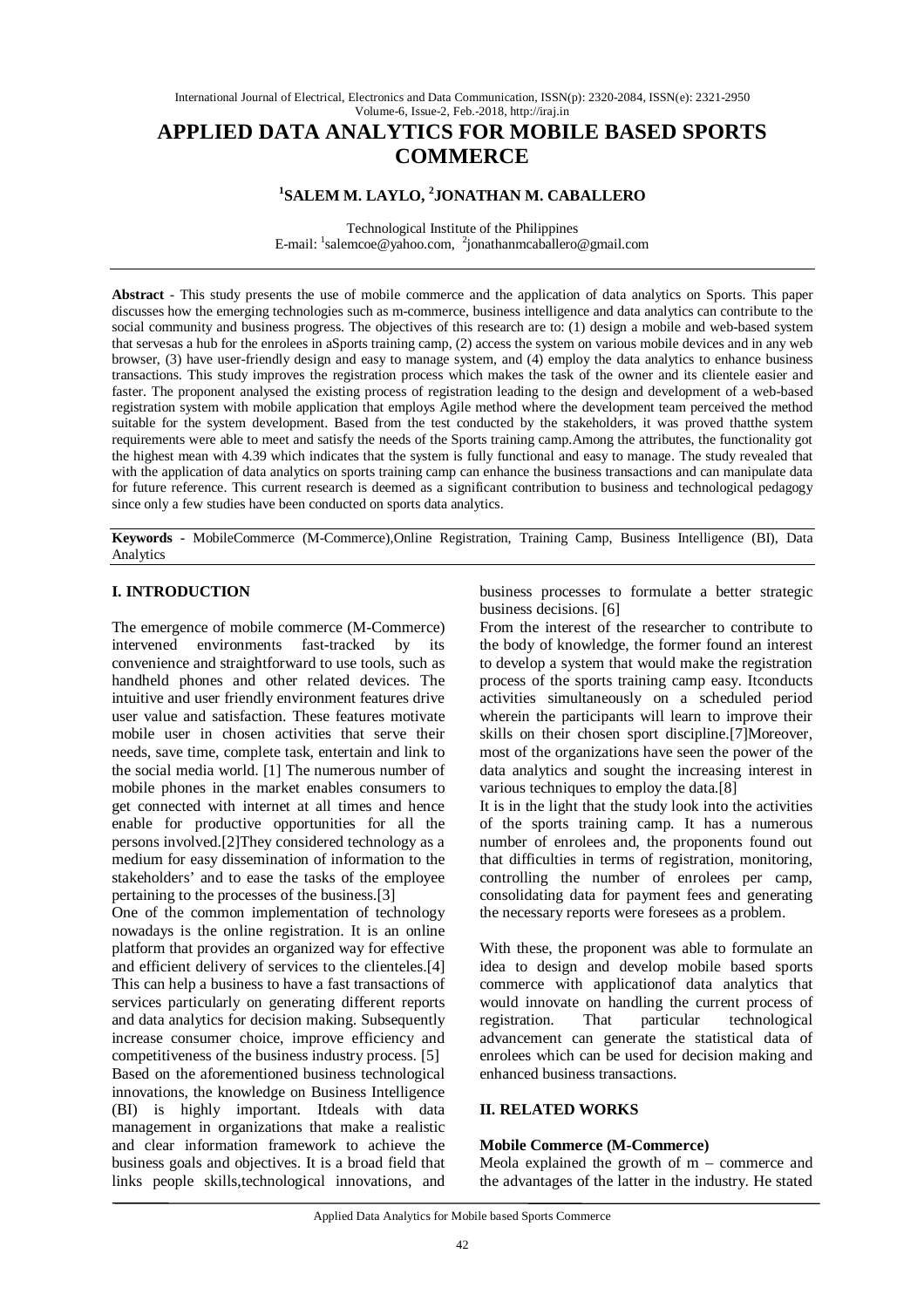that it is a technological advancement that makes people to easily purchase goods and services by the use of mobile phones. According to a study conducted in U.S., the m- commerce will rise in the coming years. It will reach \$284 billion, or 45% of the total U.S.  $e -$  commerce market by 2020, as compare to 11.6% of the \$303 billion e-commerce market of 2014. [9]

Oreku mentioned in his study that e-Commerce and m-Commerce offered services and tools to get access to goods and services. It provides new business opportunities arising out of this convergence.[10] Likewise, Duzevic et al, studied on how the mobile commerce influenced the business activities, consumer behaviour, as well as the global markets. The findings of this research revealed that mcommerce lead to customer satisfaction and loyalty.<sup>[11]</sup>

The present study is similarly related to the ideas of Meola, Oreku, and Duzevic et al. It focused on the technological advancement of a sports training camp that offers services to its clientele by employing mobile applications. The said innovations aimed to persuade customers who have interest in sports.

# **Online Registration**

Bemile et al, analysed the registration process of Methodist University College Ghana. The study found out that the students need to be present on their particular schools in order to process the registration and then payment of fees. They found an alternative solution through technological improvement through design and development of an online registration system for the students to remotely register every semester. [12]

Furthermore, Alonso et al, developed an application that improved the manual operation of shipment records management and shipment monitoring of MLRS Shipping Agency. They designed a system that helps them on the advertisement of their services and provide convenience upon reservation of their shipment and deliver accurate information and speed up transactions. [13]

Moreover, Alegre, et al found solutions to the enrolment process of DySASCenter for CPA Review, a CPA review center in Mindanao. The vulnerability to errors in bookkeeping was defined that consumed time that caused delay on enrolment process. A web based enrolment system was proposed to responds to the defined problems. With these, an enrolment system was implemented that made the enrolment process faster and increased the potential revenues of the organization. [14]

In addition, Bemile et al proposed the Online Hotel Reservation System on which they created an online reservation system that enables the customers to choose the rooms they wanted by using virtual tour.

The study provided solutions by not letting the customer to be physically present to do bookings. [15 Similarly with the study of Bemile et al, the present study focused on the process of the online registration which makes the task of the owner easier to control and monitor, as well as on how the clients will register to the sports training camp system. The registrants need not to personally present on the actual venue of registration.

# **Business Intelligence**

According Sholo, business intelligence (BI) is a broad category of technologies, applications, and processes for gathering,storing,accessing, and analysing data to help users in decision making. . On the study conducted,he found out that the use of BI output as an informational device interplay on the decision making process. [16]

Moreover, Mohammed studied the application of BI in contemporary organizations. The implementation of concept supports the organization in promoting the competitive advantage and improves particular areas and activities in the business. [6] Havingthis feature embedded on the system, the management can easily use the collected data to determine from which areas have the most number of enrolees for the training team to prioritize.

# **Data Analytics**

The big data analytics helps an organization to analyse their data and use it to determine new opportunities thatwould results to a more competitive business, efficient service delivery, higher profits and a satisfied customers. On a research conducted in 2013 by Davenport and Dyche from SAS on Big Data Analytics Strategies for big companies it was found out that the utilization of data analytics can results to cost reduction, faster/better decision making and creation of new products and services. [17]

Likewise on the study conducted by Ularu et al it was emphasized that business data could be used to strategized the decision-making process of an organization as well as the time constraint in analysing the data.[18]

Gandomipresented the consolidated description and the analytics used for big data. He reinforced the needs to devise a new tools for predictive analytics such as text, audio, video, social media and predictive analytics. It was iterated on this study the future innovations of a analytics that includes development of statistical techniques more readily appropriate for mining big data while remaining sensitive to the unique characteristics. [19]

The results of the study conducted by Davenport and Dyche were parallel to current study that intends to utilize the data analytics in decision making process of the sports training camp.The data gathered can be used to enhance opportunities and as a basis for opening out training camps to other areas.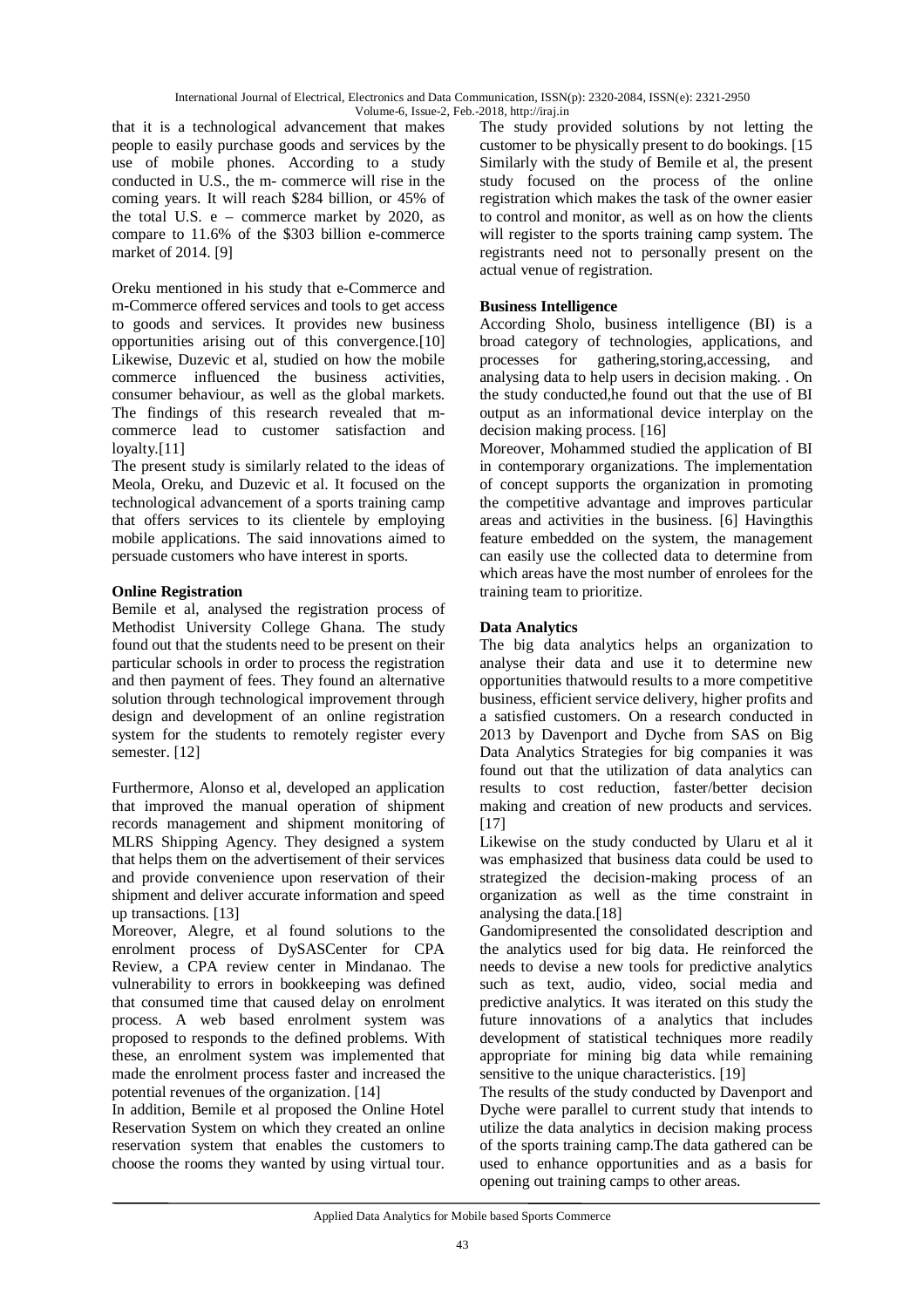# **Agile Method**

According to Flora et al, Agile model improves the mobile development and evaluated this methodology in providing tailor-fit process that suites in system design development requirements.[20]

Furthermore, Flora and Chande reviewed and analysed the mobile application development process using Agile methodologies. It was found out that researches related to mobile software confirmed that the Agile practices is the suitable for the development of mobile applications. In the system designs development process, it provides a structure for highly collaborative system design development.[21]

#### **Synthesis**

The presented related works of the different researchers provided insights on how the system development become more relevant to the business industry. The papers and insights discussed were similar to the present study since it all aims to enhance the current system of business process and provides innovative ways to make a well organize service delivery through applying the concept of mcommerce, BI and data analytics, as well as the use of Agile method.

#### **III. METHODOLOGY**

#### **Data Collection**

The interview method was used in order to obtain information from the owner of the training camp with regards to the process of theregistration .In this type of data collection, both visuals and audio cues are available to respondents in a face–to–face surveys. [22]

#### **3.1 Analysis of the Current System**



**Figure 1. Existing Process of Registration**

Figure 1 shows the manual process of registration of the sports training camp. The following are the procedures employ on the manual registration:

**3.1.1** The owner can formulate schedule of training camp and disseminate it to the clientele by utilizing social media and thru SMS.

**3.1.2** The clients can register thru SMS, Social Media, or thru personal appearance on the camp.

**3.1.3** The owner can validate the payment by checking the deposit slip sent by the client thru SMS, social media, email or by presenting the receipt personally to the camp.

**3.1.4** The owner can generate reports, by typing manually the list of enrolees.

#### **3.2 The System**

Based from the interview conducted with the owner of the training camp, the following information was obtained about the registration process. The data gathered was a great help in order to determine the persons responsible on the different phases of the process. Figure 2 shows the use case diagram of the proposed system.



**Figure 2. Use Case Diagram of the Proposed System**

The figure shows how the different users interact with the different modules of the sports training camp system.

#### **Data Flow Diagram**



The DFD shows the different operations of the sports training camp system that can be performed and the relationship of the entities with the system. This also shows the flow of the data for each entity and operations of the system. This begins with accessing the home page of the system by the client. The client can register for new accounts or login for an existing account. Upon registration, the client can select for the available camps and schedule and wait for the validation.On the other hand, the accountscan be viewed and be validated by the admin. The admin can also create camps and schedule, post announcements, records progress and generate reports from the various clients' data.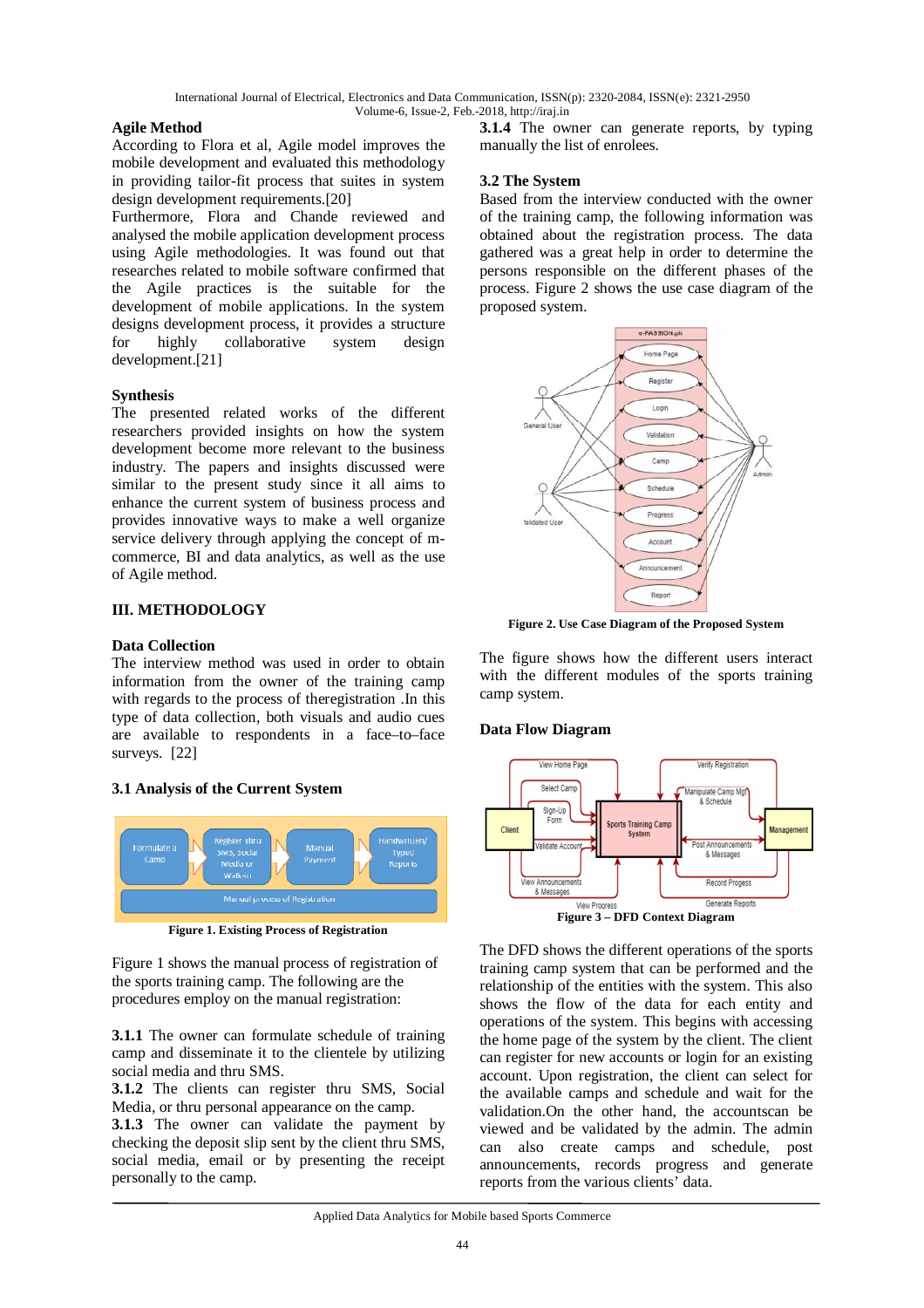# **3.3. Structure of the System**

The succeeding figure (Figure 4) describes the basic processesof the mobile based registration for the training camp.



The mobile/ web-based system can provide competitive advantages on the process of registration of the sportstraining camp system.

The following are some of the advantages of mobile/ web-based applications:

- The system can provide a database that would serve as a hub for the enrolees in the sports training camp.
- The system can be easily accessed by the users using any web browsers on various platforms and devices
- The system is user friendly and easy to manage
- The mobile/ web-based system can gather data and capable of displaying statistical data.

**3.3.1.** The sports training camp systemis comprised of the following modules:

# **3.3.1.1 Landing/ Home Page Module**

This is the main page of the system where the basic information about the training camp can be viewed.

# **3.3.1.2Announcements and Messaging Module**

This provides the different announcements to the enrolled trainee in the camp.

# **3.3.1.3 Registration Module**

This is the main interface for the clients in online registration. This contains the backend users of the system. This enables the users to login and register.

#### **3.3.1.4 Signing In Module**

This serves as the module for the new clients to create an online account .This is where the basic necessary information about the registrant is placed.

#### **3.3.1.5 Administrative Module**

This module is intended for the administrative user of the system. This was consist of the following sub modules:

# **3.3.1.5.1Camp & Schedule Module**

This is where the adminenter the camp name and the training schedules. The admin can also create several schedules according to the camp created.

# **3.3.1.5.2 Validation Module**

The admin performs the validation based on the proof of payment sent by the registrant. The admin can also view the uploaded image to verify the payment.

# **3.3.1.5.3 Reports Module**

This contains the generation ofvarious reports needed for the training camp. This includes the list of camps, schedules per camp, the validated registrant per camp and schedule and list of not validated account.

The system can also display the statistical data of the validated enrolees and unsuccessful registrations which can be used for decision making employing data analytics method.

# **3.2. Development Approach**

The following phases was performed based on the specified system requirements. The figure below shows the Work Breakdown Structure of the different activities in developing the system. Work breakdown structure (WBS) summarizes the different project works by decomposing the work activities into a smaller and more detailed level of tasks. [23]



**Figure 5. Work Breakdown Structure**

# **3.4 System Development**

The Agile method was used on designing the different features of the system since it is considered as a best tool for mobile system development as supported by the study of Flora and Chande. [21]Various tools were selected and used in the system development.The system was designed and created using PHP web programming language along with AngularJS framework.

Pre-processor Hypertext (PHP) can be easily integrated with the Hypertext Mark-up Language (HTML) tags to create dynamic pages and the combination of client side and server side scripting makes the interactivity features of the system more user-friendly and efficient. [24] PHP is capable of handling various types of data thru the implementation of Relational Database Management System (RDBMS) such as MariaDB or formerly known as mySQL and the PHP can be easily connected to the database.[25] This two main core tools are available from XAMPP, a free and open source cross-platform web server solution stack package development tool.[26]The design of the database includes all the repositories of data that will be stored within the system. The AngularJSconcepts gave the programmer an easy way to integrate the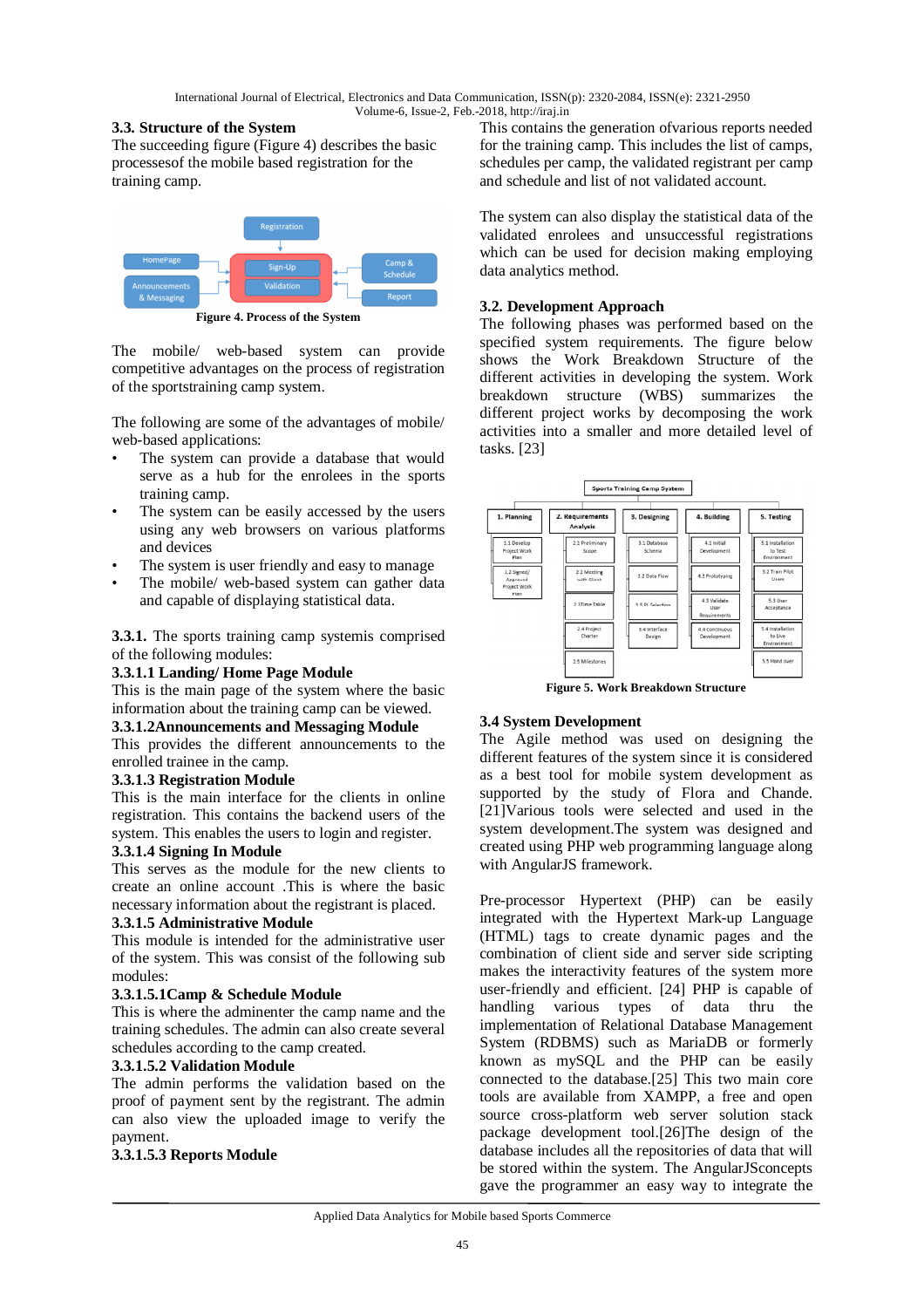processes in developing dynamic web applications, works to simplify the coding procedures, create single page web apps, and support the Model View Controller (MVC) programming structure. The Model is responsible for maintaining the data, View is responsible for displaying the data to the user and the Controller controls the interactions between the Model and View. [27]

The jQueryis a JavaScript library. It manages tools like HTML document traversal and manipulation, event handling, animation. It was used to design the mobile interface of the application. [28]

Thru the concepts of bootstrap, the development team was able to produce webpages that supports responsive and flexible to different sizes of the web browser. Subsequently, the design of the pages was also compatible and can be accessed even in any kinds of mobile devices.[29] The development team was able to compile the system and produce an Android-based applicationusing an online site tool.

#### **3.5 Results & Discussion**

Testing and evaluation was conducted to verify the significance and the validity of the output of the sports training camp system.

#### **3.5.1 System Testing**

The development team conducted unit and system testing which was adopted on ISO 9126 (Software Quality Characteristics) [30] that consist of the following:

**3.5.1.**1 Functionality –the system is fully functional and easy to manage.

**3.5.1.2** Reliability – itassures that system software is capable to perform the process and sustain its ability to continue its service for a long period of time.

**3.5.1.3** Portability –the system adopt to the different settings, particularly running the software into the different operating system without requiring major rework.

# **3.5.2 Evaluation**

Upon testing the system, evaluation of the various modules from the entire system hasbeen made and easily identified the strengths prior to the various system attributes. The table below shows the result of the evaluation from 68 respondents.

| <b>System Attributes</b> | Average |
|--------------------------|---------|
| <b>Functionality</b>     | 4.39    |
| <b>Reliability</b>       | 4.35    |
| <b>Portability</b>       | 4.38    |
| Average                  | 4 37    |

**Table 1. Evaluation Results**

Likert scale was used to evaluate the attributes of the system. The respondents select the desired value

from the range of scores from 1 to 5 where 1 – Strongly Disagree; 2 – Disagree, 3 – Neutral; 4 – Agree and 5 –Strongly Agree. It was clearly revealed on the evaluation conducted that the functionality attribute garnered the highest average score among others which has a weighted mean of 4.39.

#### **CONCLUSIONS**

The implementation of the Applied Data Analytics for Mobile based Sports Commerce was a great help on the sports training camp. The online process eases the tasks of the owner and the registrants of the training camp as supported by the study of Alonso, et al [12]. They can easily monitor the training camp that is being conducted on the different areas of the country. The participants can register through use of their mobile phones and they can easily know the announcement pertaining to the activities of the camp.

The study shown that the use of data analytics on sports training camp can enhance the business transactions and manipulate the data to be used for future references. Based from the test conducted by the stakeholders, it was proved that the system requirements were able to meet and satisfy the needs of the sports training camp. Among the attributes, the functionality gained the highest weighted mean with 4.39 which indicates that the system is fully functional and easy to manage. It was followed by portability with 4.38 weighted mean, and reliability as evidenced by 4.35 weighted mean. This means that the stakeholders agreed that the system meets the specified requirements. The application of the mcommerce can create a highly interactive web application that could support business processes and can be a tool for the business advertisement. The utilization of the mobile technology increased market productivity and venue for technological advancement as cited on the studies of Young et al and Alegre et al. [1][3]

# **REFERENCES**

- [1] Young, et al, "A study of mobile user engagement (MoEN): Engagement motivations, perceived value, satisfaction, and continued engagement intention". Decision Support Systems, Volume 56, December 2013, Pages 361-370
- [2] Fahad M."Business Models and Strategies of M-Commerce: A Review". Journal of Internet Banking and Commerce, vol. 20, no. 1, April 2015
- [3] EY, "Big Data: Changing the way businesses compete and operate". EY, April 2014
- [4] Y. Chen & H. You, "Selection and Research for Online Registration System's Database System", Journal of Software Engineering and Applications, 2013, 6, 33-36
- [5] E-commerce and Platforms, "Online Platforms". Internet: https://ec.europa.eu/digital-single-market/en/onlineplatforms-digital-single-market September 24, 2017
- [6] Mohammed Ali Al Aufi, "Business Intelligence in Contemporary Organizations:Potential Opportunities to Improve Human Resource Management for Competitive